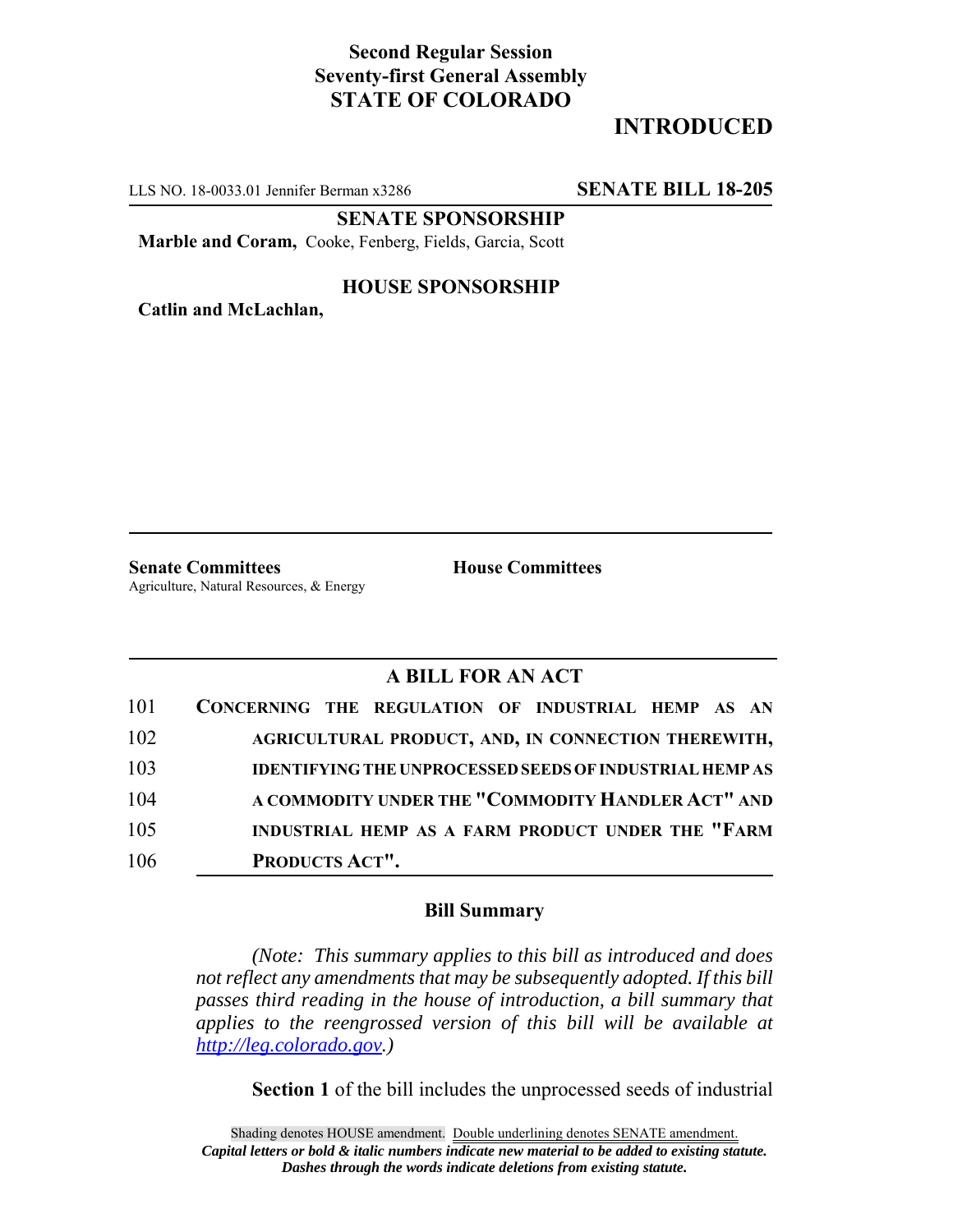hemp in the definition of "commodity" within the "Commodity Handler Act", thus subjecting a person who acts as a commodity handler with respect to the unprocessed seeds of industrial hemp to the licensing requirements set forth in the "Commodity Handler Act".

**Section 2** includes industrial hemp in the definition of "farm products" within the "Farm Products Act", thus subjecting a person who acts as a farm products dealer, small-volume dealer, or agent to the licensing requirements set forth in the "Farm Products Act".

**Section 3** reiterates these licensing requirements within the act governing industrial hemp cultivation in Colorado.

**Section 4** authorizes the commissioner to set a fee schedule for industrial hemp cultivation registration.

| $\mathbf{1}$   | Be it enacted by the General Assembly of the State of Colorado:           |
|----------------|---------------------------------------------------------------------------|
| $\overline{2}$ | <b>SECTION 1.</b> In Colorado Revised Statutes, 35-36-102, amend          |
| 3              | $(5)$ ; and <b>add</b> $(13.5)$ as follows:                               |
| $\overline{4}$ | 35-36-102. Definitions - rules. As used in this article 36, unless        |
| 5              | the context otherwise requires:                                           |
| 6              | (5) "Commodity" means unprocessed small, hard seeds or fruits             |
| 7              | such as wheat, corn, oats, barley, rye, sunflower seeds, soybeans, beans, |
| 8              | grain sorghum, INDUSTRIAL HEMP, and such other seeds or fruits as may     |
| 9              | be determined by the commissioner.                                        |
| 10             | (13.5) "INDUSTRIAL HEMP" HAS THE MEANING SET FORTH IN                     |
| 11             | SECTION 35-61-101 (7).                                                    |
| 12             | <b>SECTION 2.</b> In Colorado Revised Statutes, 35-37-103, amend          |
| 13             | $(8)(a)(II)$ ; and <b>add</b> $(8.5)$ as follows:                         |
| 14             | 35-37-103. Definitions - rules. As used in this article 37, unless        |
| 15             | the context otherwise requires:                                           |
| 16             | $(8)$ (a) (II) The term "FARM PRODUCTS" also includes:                    |
| 17             | $(A)$ Ensiled corn; and                                                   |
| 18             | (B) Baled, cubed, or ground hay; AND                                      |
| 19             | (C) INDUSTRIAL HEMP.                                                      |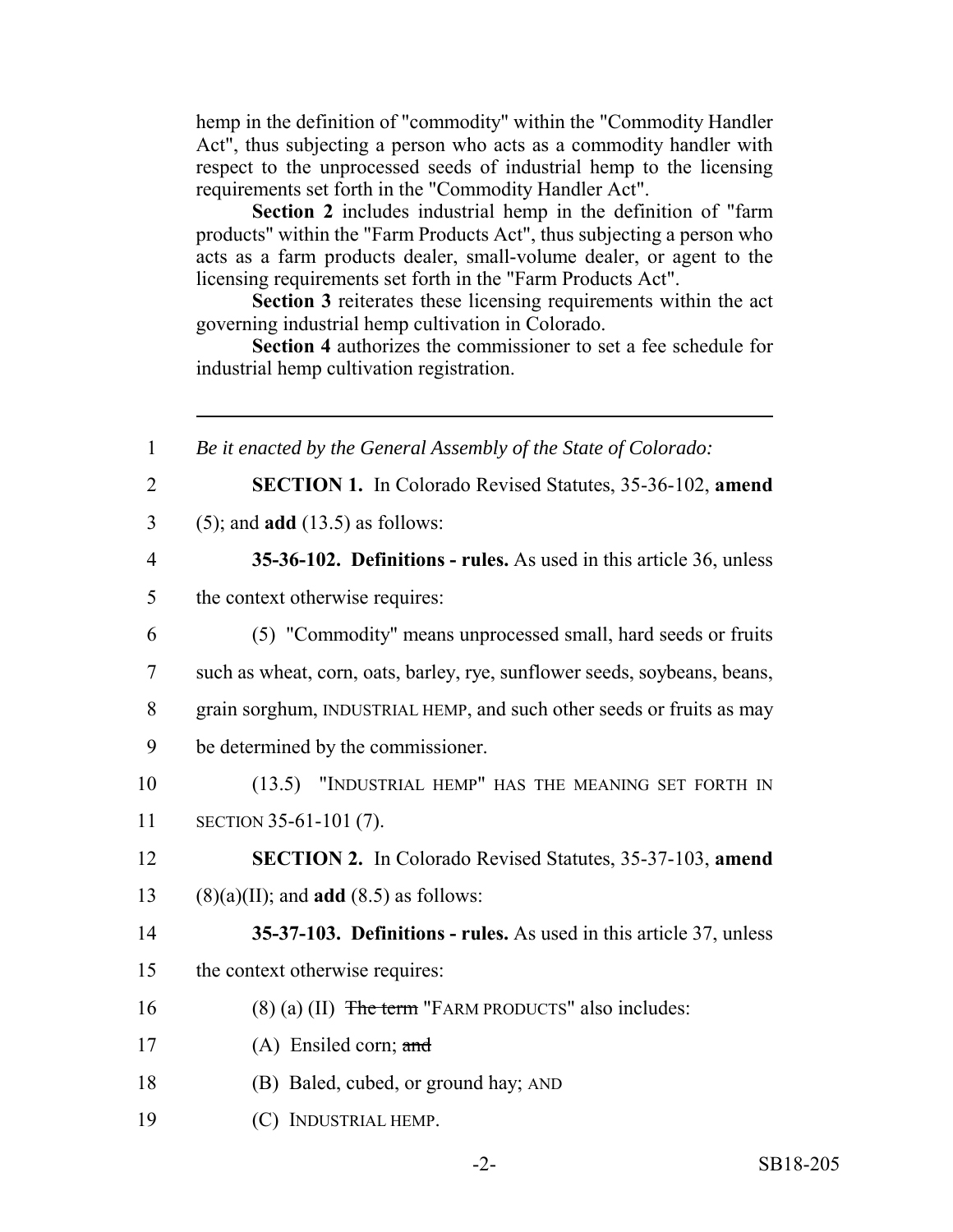(8.5) "INDUSTRIAL HEMP" HAS THE MEANING SET FORTH IN SECTION 35-61-101 (7).

 **SECTION 3.** In Colorado Revised Statutes, **amend** 35-61-108 as follows:

 **35-61-108. Exportation of industrial hemp - processing, sale, manufacturing, and distribution - rules.** (1) Nothing in this article *61* limits or precludes the exportation of industrial hemp in accordance with 8 the federal "Controlled Substances Act", as amended, 21 U.S.C. sec. 801 et seq., federal regulations adopted under the act, and case law interpreting the act.

 (2) THE CONDUCT AUTHORIZED UNDER THIS SECTION IS INTENDED 12 TO BE CONSISTENT WITH THE FEDERAL "AGRICULTURAL ACT OF 2014", PUB.L. 113-79, AS AMENDED.

 $(2)$  (3) Notwithstanding any other provision of law, a person engaged in processing, MANUFACTURING, selling, transporting, possessing, or otherwise distributing industrial hemp cultivated by a person registered under this article *61*, or selling industrial hemp products 18 produced therefrom FROM IT, is not subject to any civil or criminal actions under Colorado law for engaging in such activities. The department may promulgate rules to require approved shipping documentation for the transportation of hemp.

 (4) (a) BECAUSE THE UNPROCESSED SEEDS OF INDUSTRIAL HEMP ARE INCLUDED IN THE DEFINITION OF "COMMODITY" PURSUANT TO SECTION 35-36-102 (5) OF THE "COMMODITY HANDLER ACT", ARTICLE 36 OF THIS TITLE 35, A PERSON ACTING AS A COMMODITY HANDLER, AS THAT TERM IS DEFINED IN SECTION 35-36-102 (6), WITH RESPECT TO THE UNPROCESSED SEEDS OF INDUSTRIAL HEMP, SHALL COMPLY WITH THE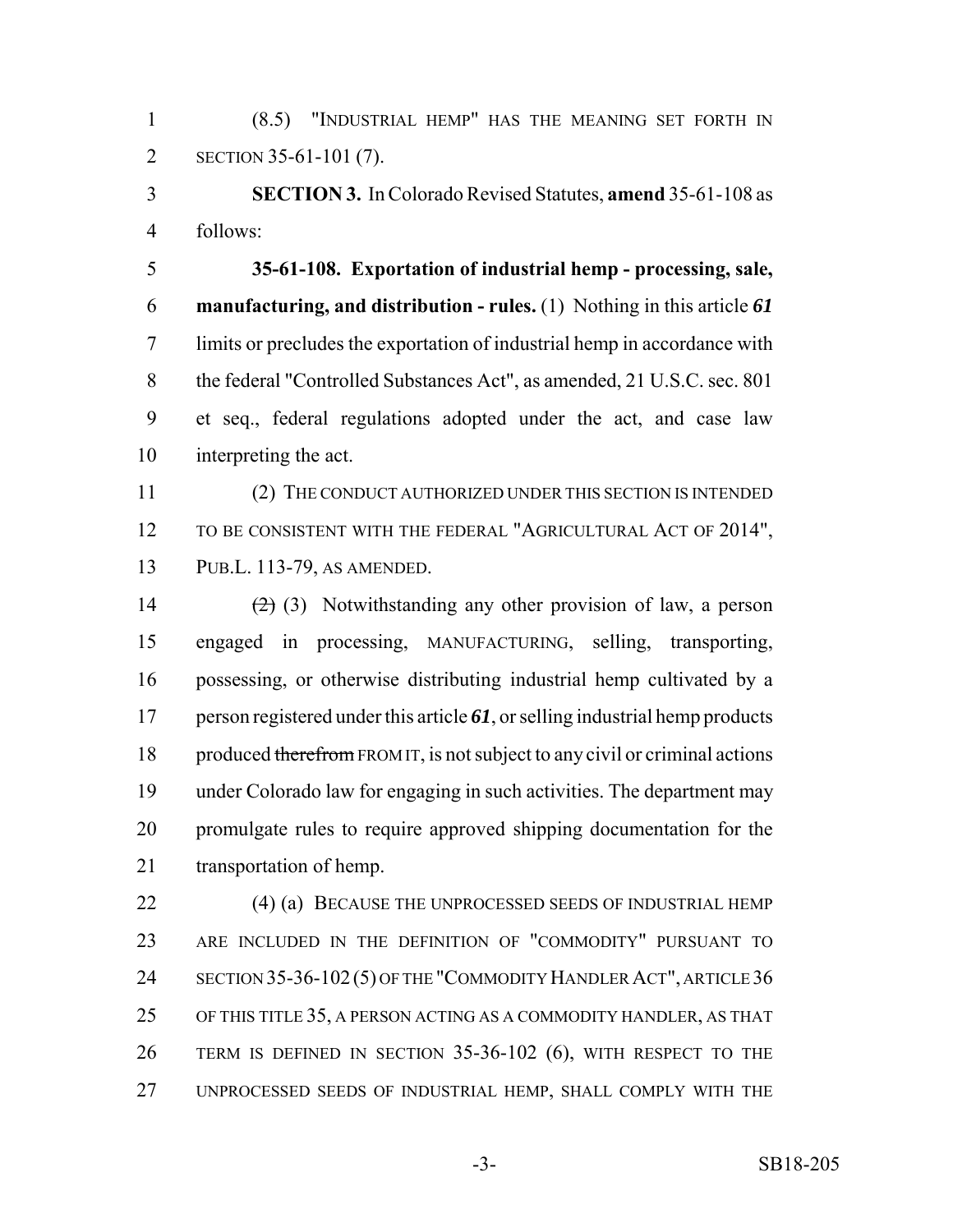LICENSING REQUIREMENTS SET FORTH IN ARTICLE 36 OF THIS TITLE 35 AND ANY RULES PROMULGATED PURSUANT TO THAT ARTICLE.

 (b) BECAUSE INDUSTRIAL HEMP IS INCLUDED IN THE DEFINITION OF "FARM PRODUCTS" PURSUANT TO SECTION 35-37-103 (8) OF THE "FARM PRODUCTS ACT", ARTICLE 37 OF THIS TITLE 35, A PERSON ACTING AS A DEALER, SMALL-VOLUME DEALER, OR AGENT, AS THOSE TERMS ARE DEFINED IN SECTION 35-37-103, WITH RESPECT TO INDUSTRIAL HEMP, SHALL COMPLY WITH THE LICENSING REQUIREMENTS SET FORTH IN ARTICLE 37 OF THIS TITLE 35 AND ANY RULES PROMULGATED PURSUANT 10 TO THAT ARTICLE.

 **SECTION 4.** In Colorado Revised Statutes, 35-61-106, **amend**  $12 \qquad (2)$  as follows:

 **35-61-106. Industrial hemp registration program cash fund - industrial hemp research grant cash fund - fees.** (2) The commissioner shall collect a fee from persons applying for a registration pursuant to this 16 article <del>The commissioner shall set a fee schedule based on the size and</del> 17 use of the land area on which the person will conduct industrial hemp 18 operations and 61 BASED ON A FEE SCHEDULE DETERMINED BY THE COMMISSIONER. THE COMMISSIONER shall set the fee schedule at a level 20 sufficient to generate the amount of moneys MONEY necessary to cover the department's direct and indirect costs in implementing this article *61***.** The commissioner shall transmit the fees collected pursuant to this section to the state treasurer for deposit in the fund.

 **SECTION 5. Act subject to petition - effective date - applicability.** (1) This act takes effect at 12:01 a.m. on the day following the expiration of the ninety-day period after final adjournment of the general assembly (August 8, 2018, if adjournment sine die is on May 9,